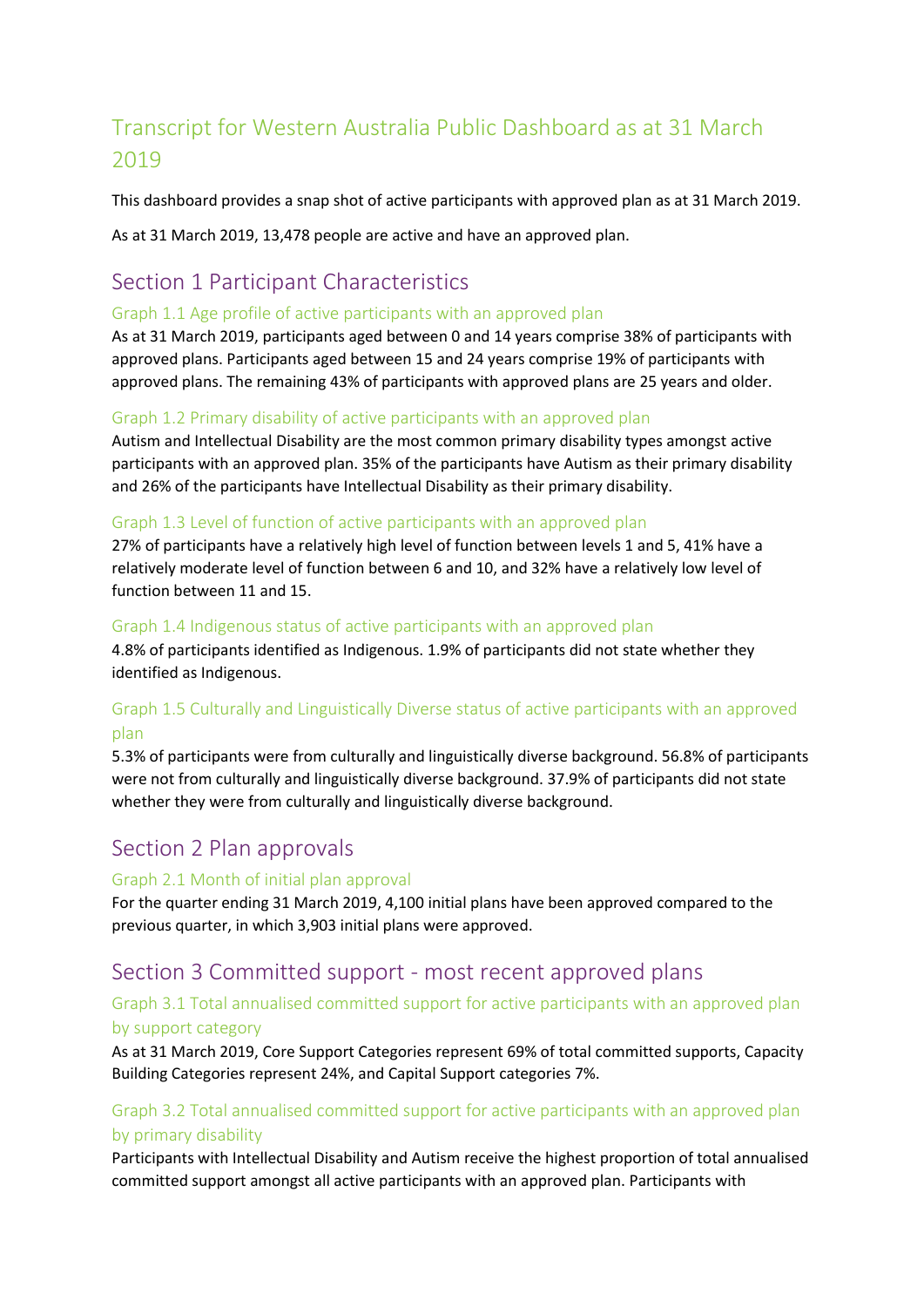Intellectual Disability receive 40% of the total committed supports, while participants with Autism received 19% of the total committed supports.

### Graph 3.3 Total annualised committed support for active participants with an approved plan by age group

The 0 to 14, 15 to 24, and 25+ age groups represent 15%, 18% and 67% respectively of total committed supports.

# Graph 3.4 Total annualised committed support for active participants with a function score and an approved plan by level of function

Participants with level of function between 11 and 15 have relatively lower function or a higher level of disability, and they receive 60% of total committed supports. Participants with level of function between 6 and 10 have a relatively moderate level of function or disability, and they receive 30%. Participants with a level of function between 1 and 5 have relatively high level of function or a low level of disability, and they receive 10% of total committed supports.

# Section 4. Annualised committed support - most recent approved plans

### Graph 4.1 Distribution of active participants with an approved plan by annualised committed support band

As at 31 March 2019, 16% of active participants with approved plans have annualised committed supports in the range \$10,001-\$15,000, 16% in the range \$30,001-\$50,000, and 12% in the range \$50,001-\$100,000.

# Graph 4.2 Average annualised committed support for active participants with an approved plan by primary disability

Participants with a primary disability of Acquired Brain Injury receive the highest amount of average annualised committed support, and participants with a primary disability of Spinal Cord Injury receive the second highest amount of average annualised committed support.

# Graph 4.3 Average annualised committed support for active participants with an approved plan by age group

Participants in the 25 to 34 years age group receive the highest amount of average annualised committed support, and the 35 to 44 years age group receive the second highest amount of average annualised committed support.

#### Graph 4.4 Average annualised committed support for active participants with a function score and an approved plan by level of function

The average annualised committed support for participants with relatively high functional capacity (corresponding to a level of function between 1 and 5) is \$20,156, whereas the average annualised committed support for participants with relatively low functional capacity (corresponding to a level of function between 11 and 15) is \$97,398.

# Section 5. Providers

#### Graph 5.1 Registered providers by entity type

As at 31 March 2019, there are 1,115 registered providers, 226 are Sole Traders and 889 are Organisations.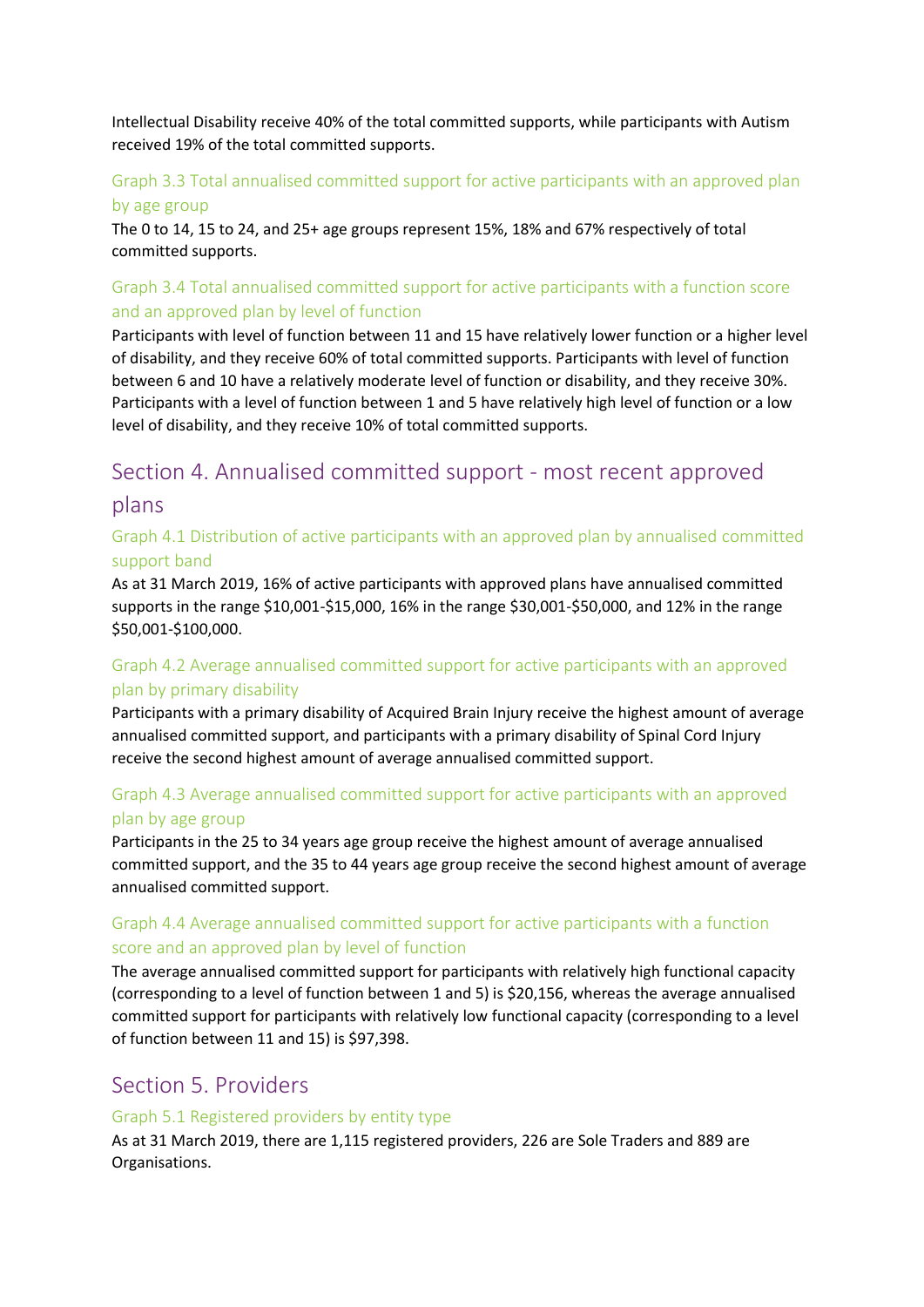#### Table 5.2 Registered providers by registration group

The most common registration groups are Assist Prod-Pers Care/Safety (316 providers registered), followed by Therapeutic Supports (273 providers registered) and Personal Mobility Equipment (243 providers registered).

# Section 6. Participants and carers outcomes and support packages by participant age group

Participants and carers outcome indicators reported are from baseline outcomes data collected on participants when they receive their initial plan. Outcomes data was collected using the Short Form Outcomes Framework (SFOF) questionnaires. Participants with an initial plan approved during the period between 1 July 2016 and 31 March 2019 are included.

# Participant age group: birth to before starting school Description of key participant outcome domains:

Outcome statements for children aged 0-6 years (or school entry):

1. Children gain functional, developmental and coping skills that are appropriate to their ability and circumstances / specialist services

- 2. Children show evidence of self-determination in their everyday lives
- 3. Children participate meaningfully in family life
- 4. Children participate meaningfully in community life

# Graph 6.1 Selected participant outcome indicators from participants aged between birth and before starting school

For participants age 0 to before starting school: 68% of parents or carers have concerns in 6 or more areas; 64% say their child is able to tell them what he or she wants; 54% of children can make friends outside family; 46% of children participate in age appropriate community, cultural or religious activities; and 68% of children are welcomed or actively included.

#### Description of key carer outcome domains:

Outcome statements for families / carers of children with disability aged 0-6 years:

- 1. Families know their rights and advocate effectively for their children
- 2. Families feel supported
- 3. Families are able to gain access to desired services, programs, and activities in their community
- 4. Families help their children develop and learn
- 5. Families enjoy health and wellbeing

#### Graph 6.3 Selected carer outcome indicators from participants aged 0 to 14 years

For carers of participants starting school to 14: 17% receive Carer Payment; 51% receive Carer Allowance; 46% work in a paid job; 44% say they (and their partner) are able to work as much as they want; 77% are able to advocate for their child; 43% have friends and family they see as often as they like; 90% feel confident in supporting their child's development; and 75% rate their health as good, very good or excellent.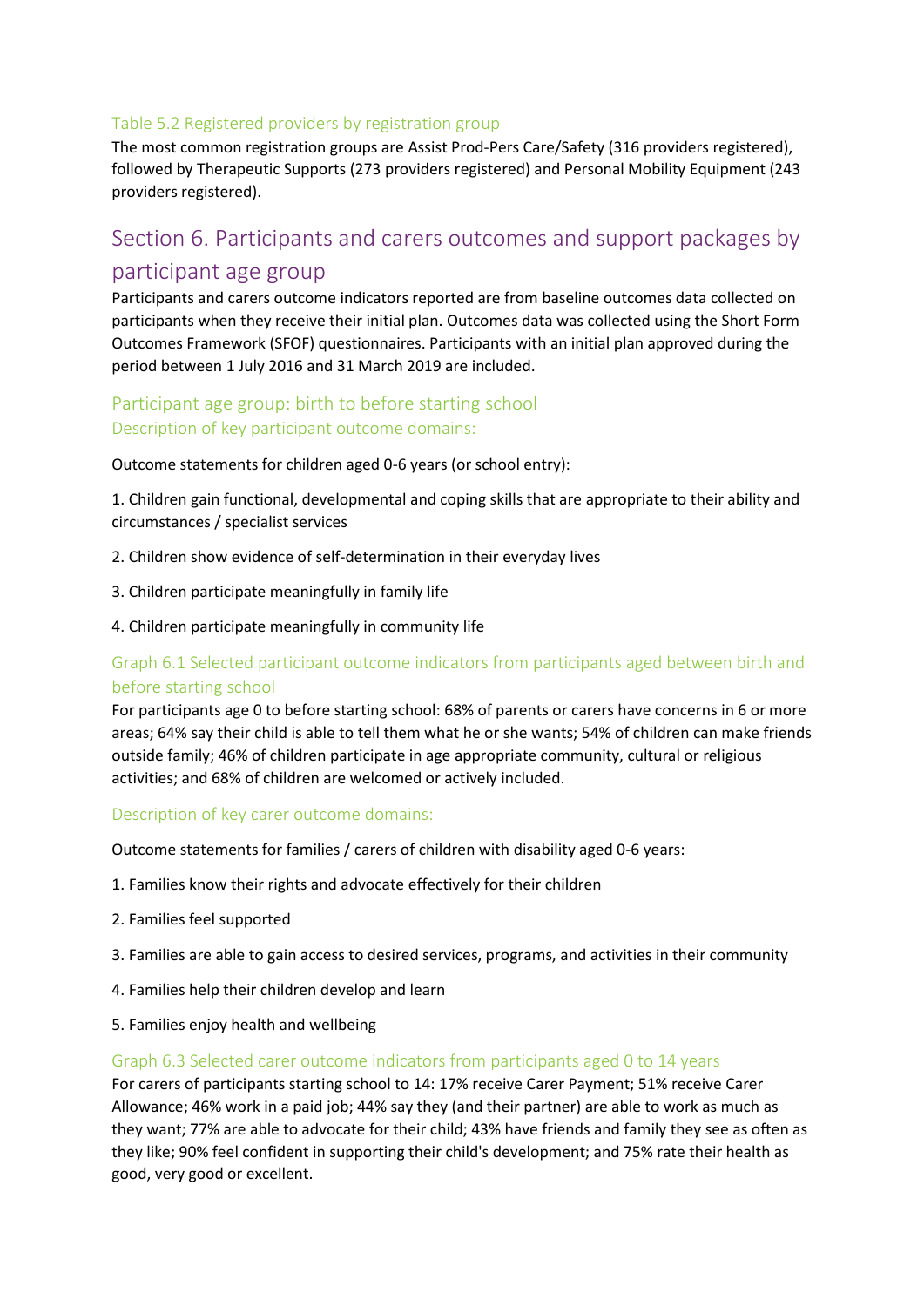# Graph 6.5 Distribution of active participants with an approved plan by level of function for age 0 - 6 years

For the 0 to 6 years age group, 51% of participants have a relatively high level of function or low level of disability and 25% have a relatively low level of function or high level of disability.

#### Graph 6.6 Distribution of active participants with an approved plan by primary disability for aged 0 - 6 years

40% of participants have Autism in the 0 to 6 years age group, while 22% have Global developmental delay and 13% have Developmental delay.

# Graph 6.7 Distribution of active participants with an approved plan by annualised committed support band for ages 0 - 6 years

The largest proportion of participants in the 0 to 6 years age group have annualised supports in the \$10,001-\$15,000 range (38% of participants in the age group), followed by \$15,001-\$20,000 (24% of participants in the age group) and \$5,001-\$10,000 (11% of participants in the age group).

#### Graph 6.8 Total annualised committed support for active participants with an approved plan by support category for aged 0 - 6 years

Capacity Building - Daily Activities is the support category receiving the most committed supports (67% of the total annualised committed support for the age group), followed by Core - Daily Activities (14%) and Capital - Assistive Technology (10%).

#### Participant age group: starting school to age 14 Description of key participant outcome domains:

Outcome statements for children aged 7 (or school entry) to 14 years:

1. Children gain functional, developmental and coping skills that are appropriate to their ability and circumstances / specialist services

- 2. Children show evidence of self-determination in their everyday lives
- 3. Children participate meaningfully in family life
- 4. Children participate meaningfully in community life

#### Graph 6.9 Selected participant outcome indicators from participants between starting school and aged 14

For the 7 to 14 years age group: 36% of children are developing functional, learning and coping skills appropriate to their ability and circumstances; 49% are becoming more independent; 16% spend free time with friends without an adult present; 71% have a genuine say in decisions about themselves; 65% attend school in a mainstream class; 67% make friends with people outside the family; 39% spend time after school and on weekends with friends or in mainstream programs; and 83% are welcomed or actively included.

Description of key carer outcome domains:

Outcome statements for families / carers of children with disability aged 7 to 14 years:

- 1. Families know their rights and advocate effectively for their children
- 2. Families feel supported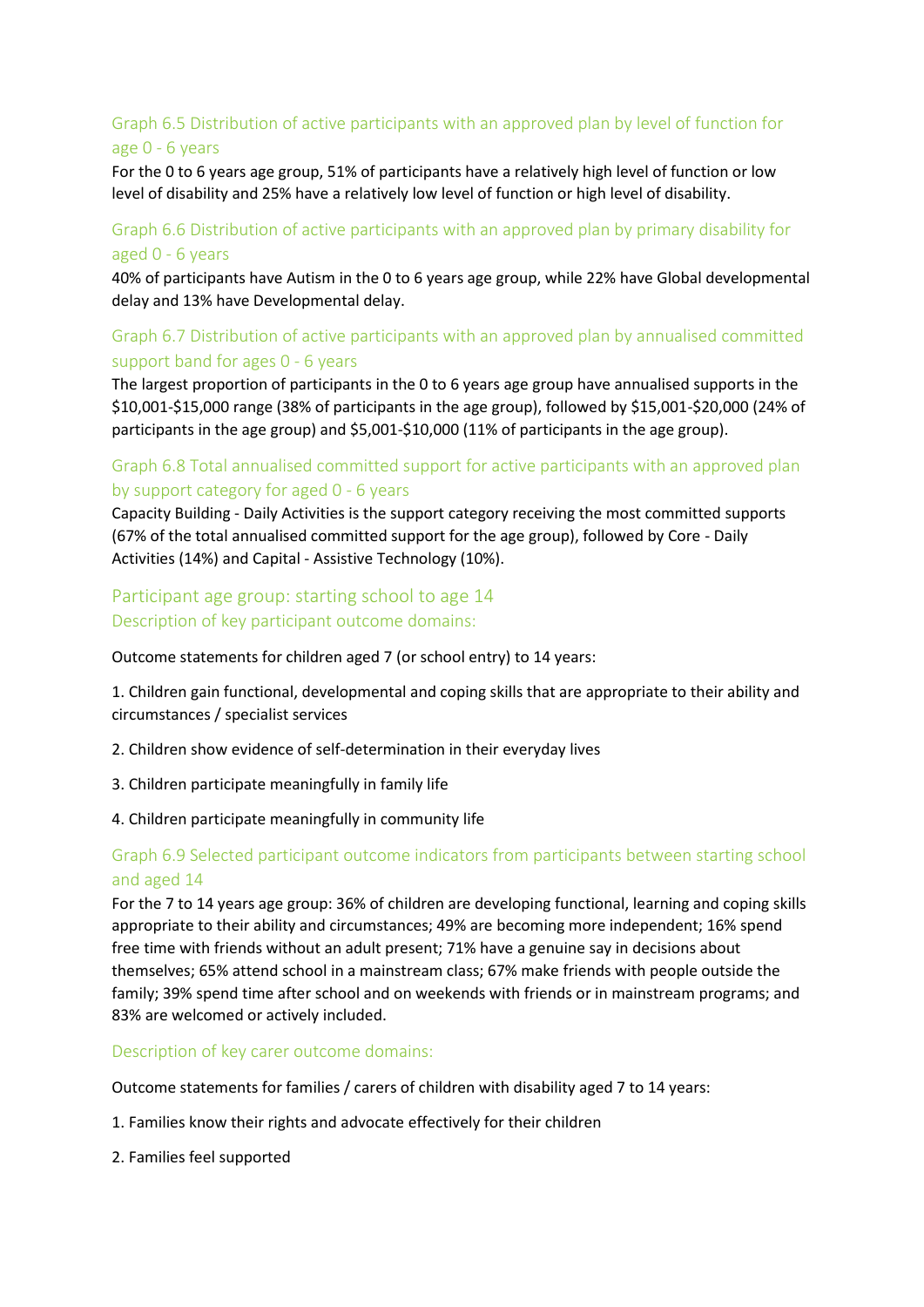- 3. Families are able to gain access to desired services, programs, and activities in their community
- 4. Families help their children develop and learn
- 5. Families enjoy health and wellbeing

#### Graph 6.11 Selected carer outcome indicators from participants aged 0 to 14 years

17% receive Carer Payment; 51% receive Carer Allowance; 46% work in a paid job; 44% say they (and their partner) are able to work as much as they want; 77% are able to advocate for their child; 43% have friends and family they see as often as they like; 90% feel confident in supporting their child's development; and 75% rate their health as good, very good or excellent.

#### Graph 6.13 Distribution of active participants with an approved plan by level of function for age 7 to 14 years

For the 7 to 14 years age group, 41% of participants have a relatively high level of function or low level of disability and 27% have a relatively low level of function or high level of disability.

### Graph 6.14 Distribution of active participants with an approved plan by primary disability for age 7 to 14 years

66% of participants have Autism in the 7 to 14 years age group, while 17% have Intellectual Disability and 5% have Cerebral Palsy.

#### Graph 6.15 Distribution of active participants with an approved plan by annualised committed support band for age 7 to 14 years

The largest proportion of participants in the 7 to 14 years age group have annualised supports in the \$5,001-\$10,000 range (27% of the participants in the age group), followed by \$10,001-\$15,000 (26%) and \$15,001-\$20,000 (14%).

# Graph 6.16 Total annualised committed support for active participants with an approved plan by support category for age 7 to 14 years

Capacity Building - Daily Activities is the support category receiving the most committed supports (52% of the total annualised committed support for the age group), followed by Core - Daily Activities (16%) and Core - Social and Civic (14%).

# Participant age group: age 15 to 24 Description of key participant outcome domains:

The adult framework consists of 8 participant domains:

- 1. Choice and control
- 2. Daily living activities
- 3. Relationships
- 4. Home
- 5. Health and wellbeing
- 6. Lifelong learning
- 7. Work
- 8. Social, community and civic participation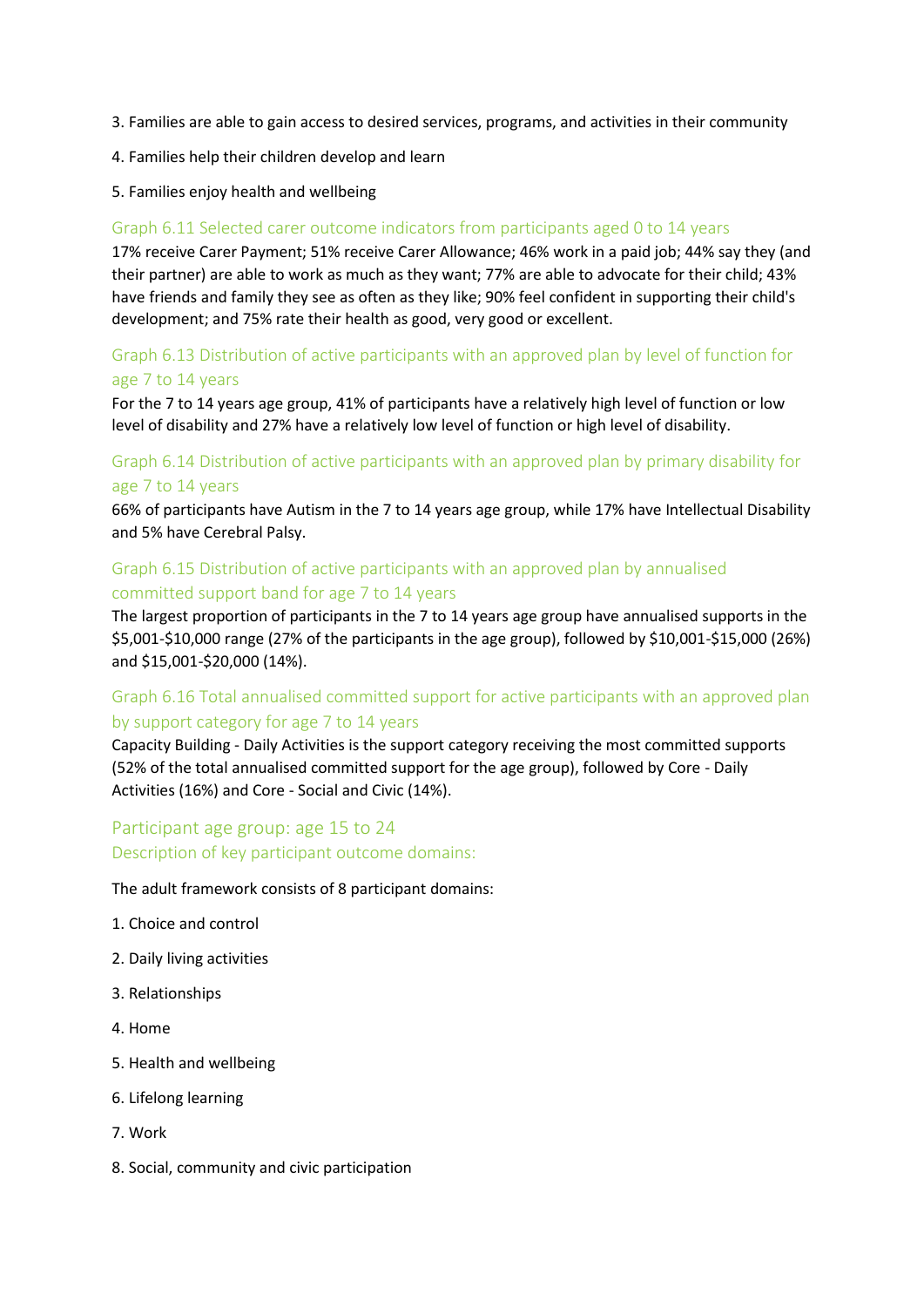#### Graph 6.17 Selected outcome indicators from participants aged 15 to 24

For the 15 to 24 years age group: 45% are happy with the level of independence/control they have now; 49% choose what they do each day; 17% were given the opportunity to participate in a selfadvocacy group meeting; 70% want more choice and control in their life; 33% have no friends other than family or paid staff; 87% are happy with their home; 87% feel safe or very safe in their home; 74% rate their health as good, very good or excellent; 85% did not have any difficulties accessing health services; 40% currently attend or previously attended school in a mainstream class; 24% have a paid job; 19% volunteer; and 40% were actively involved in a community, cultural or religious group in the last year.

#### Description of key carer outcome domains:

Outcome statements for families / carers of participants aged 15 to 24 years:

- 1. Families know their rights and advocate effectively for their young person with disability
- 2. Families have the support they need to care
- 3. Families are able to gain access to desired services, programs, and activities in their community
- 4. Families help their young person become independent
- 5. Families enjoy health and wellbeing

#### Graph 6.19 Selected outcome indicators from carers of participants aged 15 to 24

21% receive Carer Payment; 50% receive Carer Allowance; 52% work in a paid job; 54% are able to work as much as they want; 73% are able to advocate for their family member; 49% have friends and family they see as often as they like; 55% know what their family can do to enable their family member with disability to become as independent as possible; and 68% rate their health as good, very good or excellent.

#### Graph 6.21 Distribution of active participants with an approved plan by level of function for age 15 to 24 years

For the 15 to 24 years age group, 23% of participants have a relatively high level of function or low level of disability and 32% have a relatively low level of function or high level of disability.

#### Graph 6.22 Distribution of active participants with an approved plan by primary disability for age 15 to 24 years

49% of participants have Autism in the 15 to 24 years age group, while 37% have Intellectual Disability and 4% have Cerebral Palsy.

#### Graph 6.23 Distribution of active participants with an approved plan by annualised committed support band for age 15 to 24 years

The largest proportion of participants in the 15 to 24 years age group have annualised supports in the \$30,001-\$50,000 range (20% of the participants in the age group), followed by \$50,001-\$100,000 (15%) and \$10,001-\$15,000 (12%).

#### Graph 6.24 Total annualised committed support for active participants with an approved plan by support category for age 15 to 24 years

Core - Daily Activities is the support category receiving the most committed supports (38%), followed by Core - Social and Civic (25%) and Capacity Building - Daily Activities (14%).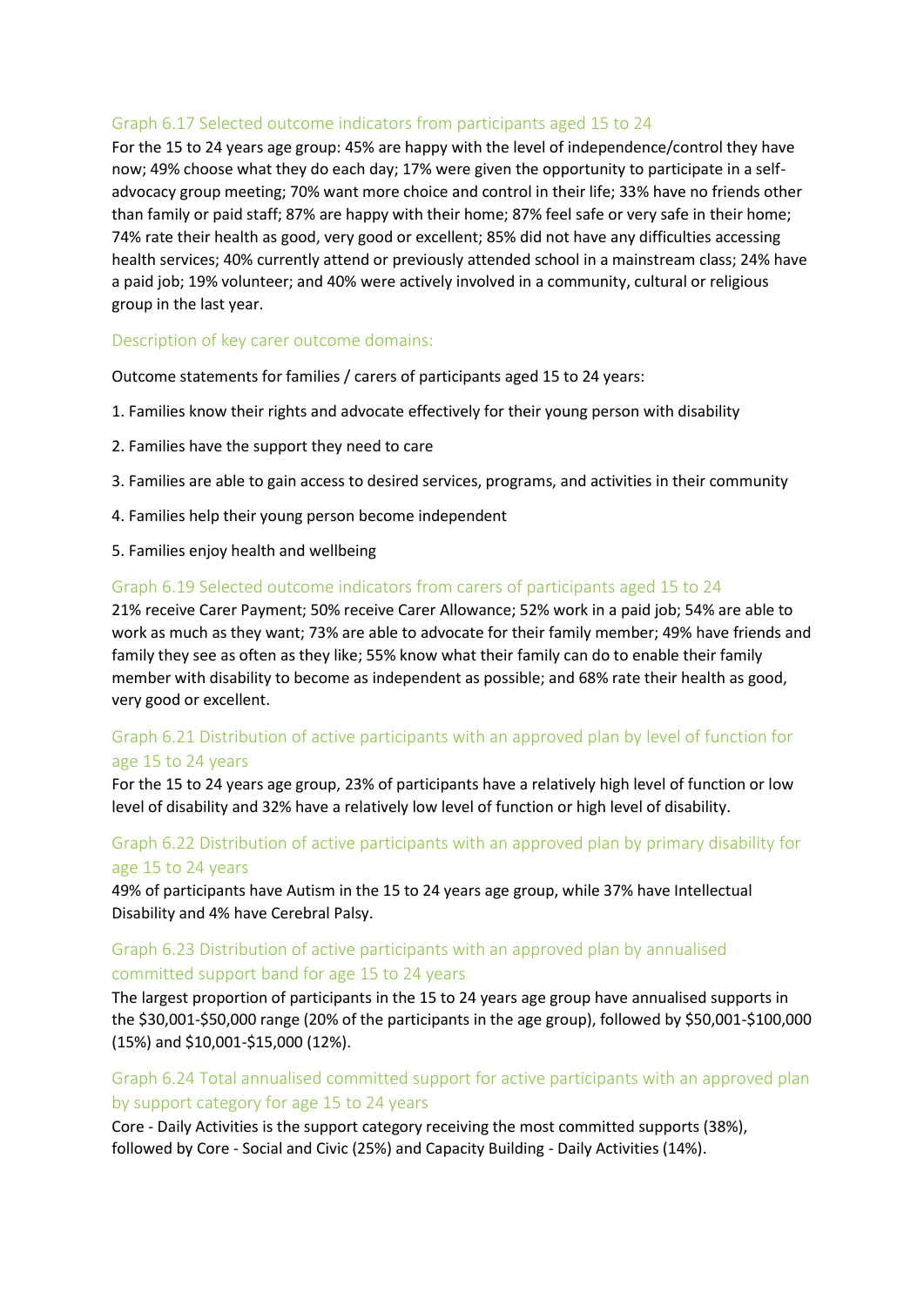# Participant age group: age 25 and plus Description of key participant outcome domains:

#### The adult framework consists of 8 participant domains:

- 1. Choice and control
- 2. Daily activities
- 3. Relationships
- 4. Home
- 5. Health and wellbeing
- 6. Lifelong learning
- 7. Work
- 8. Social, community and civic participation

#### Graph 6.25 Selected outcomes indicators from participants aged 25 and plus

For the 25 years and older age group: 69% choose what they do each day; 24% were given the opportunity to participate in a self-advocacy group meeting; 62% want more choice and control in their life; 26% have no friends other than family or paid staff; 82% are happy with their home; 76% feel safe or very safe in their home; 49% rate their health as good, very good or excellent; 82% did not have any difficulties accessing health services; 8% participate in education, training or skill development; of those receiving education, training or skill development, 68% receive it in mainstream settings; 24% were unable to do a course or training they wanted to do in the last 12 months; 25% have a paid job; 14% volunteer; and 42% were actively involved in a community, cultural or religious group in the last year.

#### Description of key carer outcome domains:

The adult framework consists of 5 family / carer domains:

- 1. Families know their rights and advocate effectively for their family member with disability
- 2. Families have the support they need to care
- 3. Families are able to gain access to desired services, programs, and activities in their community
- 4. Families have succession plans
- 5. Families enjoy health and wellbeing

#### Graph 6.27 Selected outcome indicators from carers of participants aged 25 and plus

21% receive Carer Payment; 36% receive Carer Allowance; 33% work in a paid job; 71% are able to work as much as they want; 75% are able to advocate for their family member; 56% have friends and family they see as often as they like; 47% have made plans for when they are no longer able to care for their family member with disability; and 64% rate their health as good, very good or excellent.

#### Graph 6.29 Distribution of active participants with an approved plan by level of function for age 25+ years

For the 25 years and older age group, 14% of participants have a relatively high level of function or low level of disability and 37% have a relatively low level of function or high level of disability.